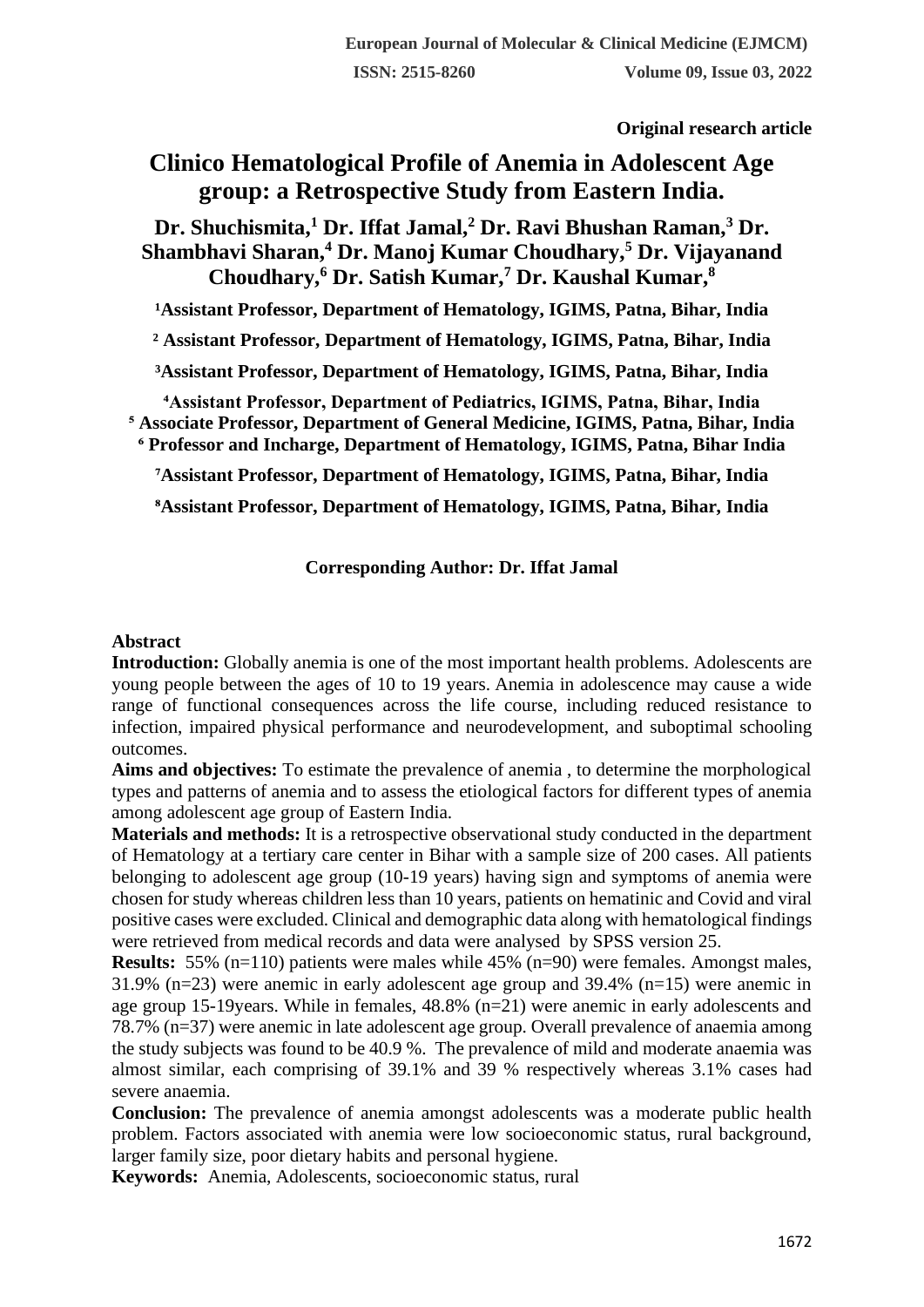# **Introduction**

Anemia is one of the most serious health issues worldwide.<sup>1</sup> Adolescents are teenagers who are between the ages of  $10-19$  years.<sup>2</sup> Adolescence is a period of rapid growth, reproductive maturation, and developmental transitions, all of which necessitate greater nutritional intake, making adolescents more sensitive to nutritional deficiencies.<sup>3</sup> Anemia in adolescence can have a variety of functional repercussions over the course of a person's life, including decreased resistance to infection, diminished physical performance and neurodevelopment, and poor academic performance.<sup>4</sup>

Anemia affects more than two-thirds (69%) of children aged 6 to 59 months. There are 31% of people who are mildly anaemic, 37% who are moderately anaemic, and 2% who are severely anaemic. In NFHS-5, the overall prevalence of anaemia in children increased from 64 percent to 69 percent. In NFHS-5, there is no discernible difference in the prevalence of anaemia among girls and boys. Anemia is substantially more common in children whose moms are anaemic. Although anaemia levels vary depending on background characteristics, anaemia is common among children of all ages. Even if their mother has 12 or more years of schooling, over twothirds  $(68\%)$  of children in Bihar are anaemic.<sup>5</sup>

In Bihar, 64 percent of women have anaemia, with 30 percent having mild anaemia, 32 percent having moderate anaemia, and 2% having severe anaemia. Anaemia is most prevalent among urban women and women aged 15 to 19, however it affects every category of women. Since NFHS-4, anaemia has grown by 3 percentage points in women. In Bihar, about one-third of men (30%) are anaemic. Those between the ages of 15 and 19, as well as men living in rural regions, are more likely to be anaemic.<sup>5</sup>

Multiple studies have found that factors linked to anaemia differ across adolescents and adults.<sup>6</sup> Anemia prevalence may differ between early adolescents (age 15–19 years) and older adolescents (age 15–19 years), according to studies.<sup>7</sup> During adolescence, iron deficiency anaemia (IDA) is the most common anaemia. Accelerated growth, hormonal changes, starvation, and the onset of menstrual cycles in girls are all key factors during this time.<sup>8</sup>

The adolescence age group is the most neglected in public health and nutrition research as priorities are usually given to pregnant women, lactating mothers, and their children less than 2 years. There is paucity of data on the prevalence of anemia in this part of country where poverty is rampant and access to health care facilities is meagre.

# **Aims and objectives:**

- **1.** To estimate the prevalence of anemia among adolescents in Eastern India.
- **2**. To determine the morphological types and patterns of anemia in adolescents.
- **3.** To assess the etiological factors for different types of anemia in adolescent age group.

# **Materials and methods:**

A retrospective study was conducted in Hematology department, Indira Gandhi Institute of Medical Sciences, Patna over a period of two years from July 2019 to June 2021 and it was approved by the Institutional Ethical and Scientific committee. A total of 200 cases belonging to adolescent age group coming to various OPDs were involved in the study. A predesigned proforma was made in which patient characteristics were entered. Medical records were studied and data were collected.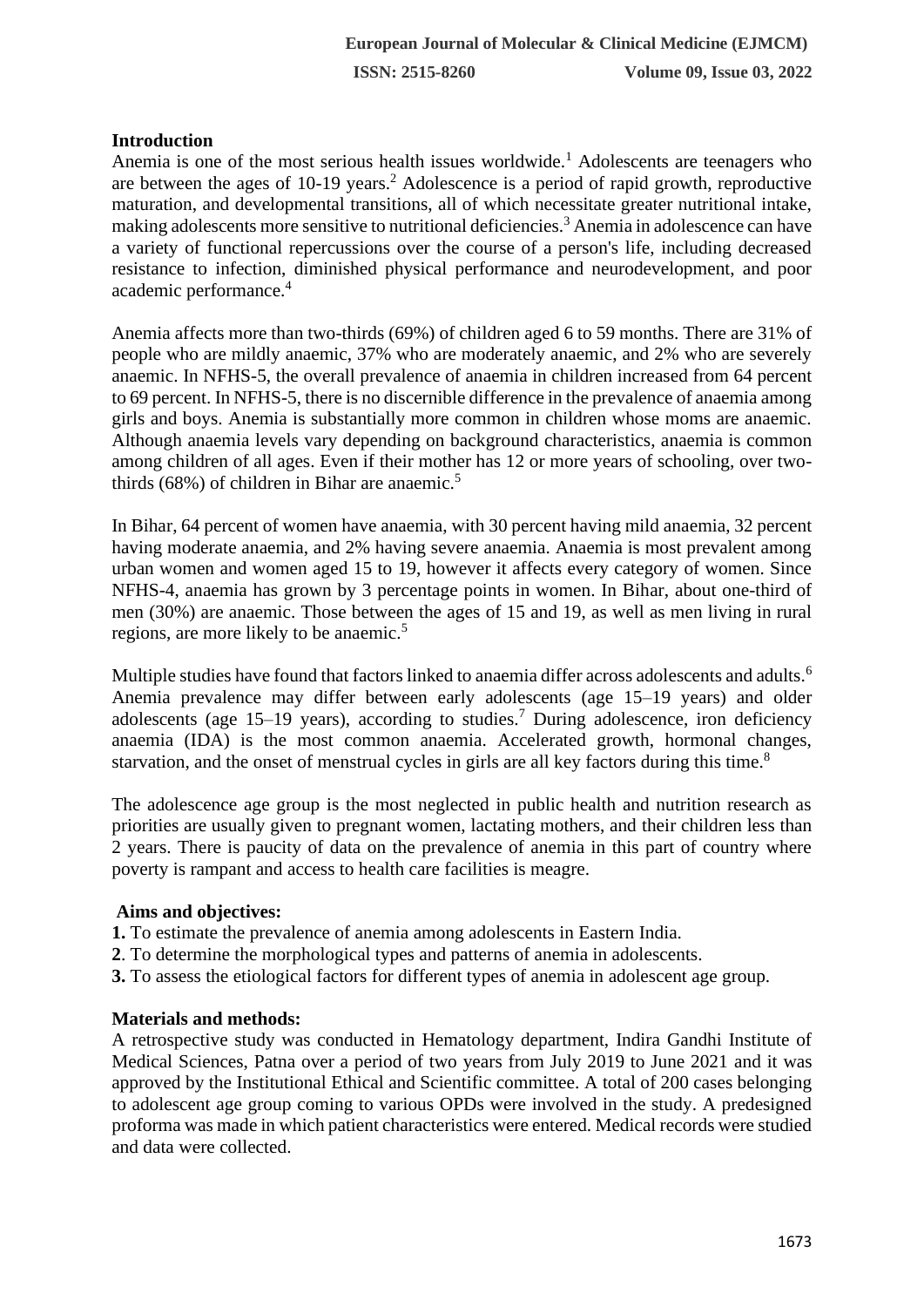# **Inclusion criteria:**

All patients belonging to adolescent age group (10-19 years) coming to various OPDs were chosen for study.

## **Exclusion criteria:**

- 1. Children less than 10 years.
- 2. Patients having medication history of hematinics in the past fortnight prior to data collection.
- 3. Covid and viral positive cases.

The required quantity of venous blood was collected in EDTA vials. The collected blood was analysed using fully automated analyser, SIEMENS ADVIA 2120i having 6 part differentials from which the following parameters were obtained Hb%, PCV, RBC count, RBC indices-MCV, MCH, MCHC, RDW, total WBC including differential count, platelet count and reticulocyte count. The peripheral smears were prepared on glass slides and stained with Leishman's stain. The reticulocyte count was done by Supravital staining technique using brilliant cresyl blue.

Tests such as serum ferritin, serum vit B 12 & folate estimation, bone marrow aspiration and biopsy, Hemoglobin electrophoresis, osmotic fragility and Coomb's test were done depending on specific requirement. Other ancillary tests including stool examination, ultrasonography and x-ray were done whenever required.

Data was recorded and analyzed using Statistical Package for Social Sciences version 25 (SPSS version 25). Chi square test and Fisher's exact was applied to test the association of qualitative data and student's t test was applied to test the association of quantitative data. Results were recorded as frequencies, means  $\pm$  standard deviations (SD) and p-values. For all purposes, a pvalue of < 0.05 (95% confidence level) was considered as the criteria of significance.

# **Results:**

The present study was carried out on 200 patients belonging to adolescent age group. These 200 patients were categorized into two age subgroups, 10- 14 years (early adolescents) and 15- 19 years (late adolescents).

Overall 55% (n=110) patients were males while 45% (n=90) were females. Amongst males, 31.9% (n=23) were anemic in early adolescent age group and 39.4% (n=15) were anemic in age group 15-19years. While in females, 48.8% (n=21) were anemic in early adolescents and 78.7% (n=37) were anemic in late adolescent age group. In males, majority of anemic patients presented with mild anemia while in females majority presented with moderate anemia. (Table 1)

**Table 1: Prevalence (%)of anemia by haemoglobin (g/dl) amongst early and late adolescent age group.**

|             | Males             |              |             | Females       |            |             |  |  |
|-------------|-------------------|--------------|-------------|---------------|------------|-------------|--|--|
| Age group   | Mild<br>$(12.0 -$ | Moderate     | Severe      | Mild $(11.0-$ | Moderate   | Severe      |  |  |
| in yrs      | 12.9g/dl          | $(9.0 -$     | (<9.0 g/dl) | 11.9g/dl      | $(8.0 -$   | (<8.0g/dl)  |  |  |
|             |                   | 11.9g/dl     |             |               | 10.9g/dl   |             |  |  |
| $10-14$ vrs | 13 (56.5%)        | $09(39.1\%)$ | $01(4.3\%)$ | $10(47.6\%)$  | 11 (52.3%) | $00(0.0\%)$ |  |  |
| $15-19$ yrs | $08(53.3\%)$      | $07(46.6\%)$ | $00(0.0\%)$ | 16 (43.2%)    | 19 (51.3%) | $02(5.4\%)$ |  |  |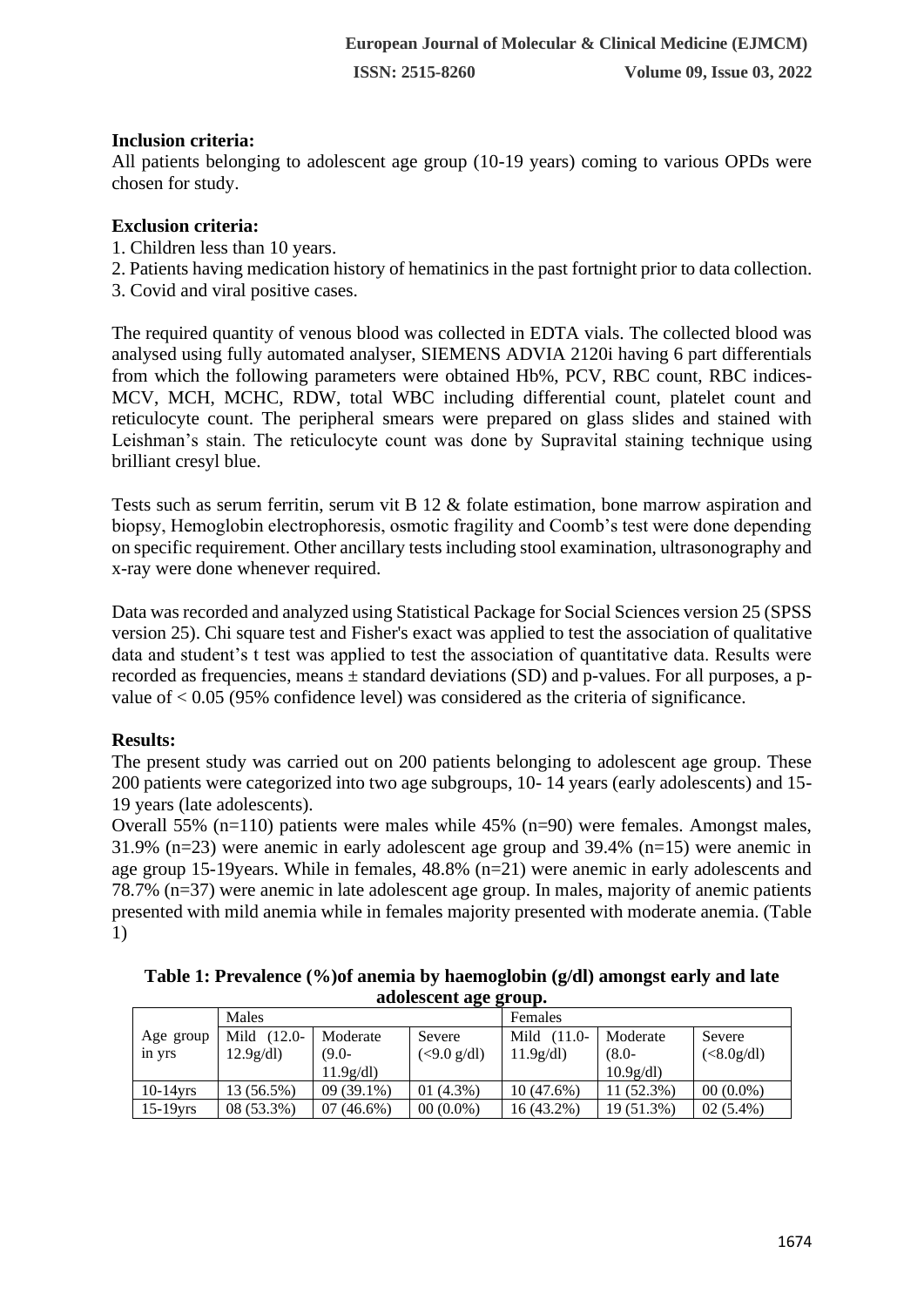**ISSN: 2515-8260 Volume 09, Issue 03, 2022**

Most of the anemic patients belonged to joint family and of lower socioeconomic class. The majority of patients were Hindus and residents of rural areas. The majority of patients' marital status was single. Most of them were literate.(Table 2)

| auvitstent age group patients. |                |                |        |               |        |                |        |               |        |  |  |
|--------------------------------|----------------|----------------|--------|---------------|--------|----------------|--------|---------------|--------|--|--|
|                                |                | Males          |        |               |        | Females        |        |               |        |  |  |
|                                |                | Anemia present |        | Anemia absent |        | Anemia present |        | Anemia absent |        |  |  |
| <b>Risk factors</b>            | Categories     | $10-$          | $15 -$ | $10-$         | $15 -$ | $10-$          | $15 -$ | $10-$         | $15 -$ |  |  |
|                                |                | 14yrs          | 19yrs  | 14yrs         | 19yrs  | 14yrs          | 19yrs  | 14yrs         | 19yrs  |  |  |
| Age group in yrs               |                | 23             | 15     | 49            | 23     | 21             | 37     | 22            | 10     |  |  |
|                                | < 5            | 06             | 06     | 31            | 14     | 08             | 11     | 15            | 06     |  |  |
| Family size                    | > 5            | 17             | 09     | 18            | 09     | 13             | 26     | 07            | 04     |  |  |
|                                | Low            | 15             | 11     | 32            | 12     | 15             | 19     | 11            | 06     |  |  |
| Socioeconomic                  | Medium         | 08             | 04     | 16            | 10     | 06             | 18     | 10            | 04     |  |  |
| status                         | High           | $00\,$         | $00\,$ | 01            | 01     | $00\,$         | $00\,$ | 01            | 00     |  |  |
|                                | Hindu          | 18             | 11     | 39            | 21     | 17             | 28     | 16            | 08     |  |  |
| Religion                       | Muslim         | 04             | 03     | 08            | 02     | 04             | 08     | 06            | 02     |  |  |
|                                | Christian      | 01             | 00     | 02            | 00     | 00             | 01     | 00            | $00\,$ |  |  |
|                                | Others         | 00             | 01     | 00            | $00\,$ | $00\,$         | 00     | 00            | 00     |  |  |
|                                | Veg            | 15             | 10     | 23            | 11     | 13             | 21     | 08            | 05     |  |  |
| Dietary habit                  | Non veg        | 08             | 05     | 26            | 12     | 08             | 16     | 14            | 05     |  |  |
|                                | Urban          | 05             | 04     | 10            | 06     | 04             | 08     | 06            | 04     |  |  |
| Residence                      | Rural          | 18             | 11     | 39            | 17     | 17             | 29     | 16            | 06     |  |  |
|                                | Single         | 23             | 12     | 49            | 21     | 21             | 31     | 22            | 09     |  |  |
| <b>Marital</b> status          | Married        | $00\,$         | 03     | $00\,$        | 02     | $00\,$         | 06     | 00            | 01     |  |  |
| <b>Education</b> status        | Illiterate     | 07             | 04     | 14            | 08     | 05             | 11     | 07            | 04     |  |  |
|                                | Literate       | 16             | 11     | 35            | 15     | 16             | 26     | 15            | 06     |  |  |
| iron<br>H/O                    | Yes            | 01             | $00\,$ | 00            | $00\,$ | 04             | 10     | $00\,$        | $00\,$ |  |  |
| prophylaxis                    | N <sub>o</sub> | 22             | 15     | 49            | 23     | 17             | 27     | 22            | 10     |  |  |

| Table 2: Socioeconomic and demographic characteristics amongst early and late |  |
|-------------------------------------------------------------------------------|--|
| adolescent age group patients.                                                |  |

Mean hemoglobin levels in early and late male adolescent group where anemia was present were 11.7 $\pm$ 1.1 and 11.7 $\pm$ 0.8 gm/dl respectively while mean hemoglobin levels in early and late female adolescent group where anemia was present were  $10.5\pm 1.0$  and  $10.5\pm 0.9$  gm/dl respectively. (Table 3)

Mean platelet levels in anemic group of early and late male adolescents were  $2.1 \pm 1.3$  and 1.9 $\pm$ 1.1 thousand /mm<sup>3</sup> while mean platelet levels in anemic group of early and late female adolescents were  $1.7\pm1.0$  and  $2.3\pm1.6$  thousand /mm<sup>3</sup>. (Table 3)

|                                 | Males          |                |                |                | Females        |                |                |                |  |
|---------------------------------|----------------|----------------|----------------|----------------|----------------|----------------|----------------|----------------|--|
|                                 | Anemia present |                | Anemia absent  |                | Anemia present |                | Anemia absent  |                |  |
| Parameters                      | $10-14$ vrs    | $15-19$ yrs    | $10-14$ vrs    | $15-19$ yrs    | $10-14$ yrs    | $15-19$ yrs    | $10-14$ vrs    | $15-19$ yrs    |  |
| Hb(g/dl)                        | $11.7 \pm 1.1$ | $11.7 \pm 0.8$ | $13.2 \pm 0.2$ | $13.3 \pm 0.4$ | $10.5 \pm 1.0$ | $10.5 \pm 0.9$ | $12.2 \pm 0.2$ | $12.2 \pm 0.1$ |  |
| WBC (thousand/mm <sup>3</sup> ) | $6.8 \pm 1.6$  | $7.2 \pm 1.0$  | $7.0 \pm 1.3$  | $7.1 \pm 1.1$  | $6.3 \pm 1.3$  | $5.7 \pm 0.9$  | $6.7 \pm 0.5$  | $6.5 \pm 0.9$  |  |
| RBC count                       | $3.9 \pm 0.3$  | $3.9 \pm 0.2$  | $4.4 \pm 0.09$ | $4.4 \pm 0.1$  | $3.5 \pm 0.3$  | $4.3 \pm 0.5$  | $3.9 \pm 0.2$  | $4.4 \pm 0.1$  |  |
| $(million/mm^3)$                |                |                |                |                |                |                |                |                |  |
| Hematocrit%                     | $35.1 \pm 3.3$ | $35.3 \pm 2.6$ | $39.7 \pm 0.7$ | $39.9 \pm 1.3$ | $31.7 \pm 3.0$ | $31.5 \pm 2.9$ | $36.6 \pm 0.8$ | $36.6 \pm 0.5$ |  |
| MCV(f)                          | $86.9{\pm}9.8$ | $85.5+9.6$     | $83.0 \pm 1.6$ | $82.5 \pm 1.2$ | $81.9 \pm 10.$ | $76.8 \pm 10.$ | $82.8 \pm 1.3$ | $84.0 \pm 2.2$ |  |
|                                 |                |                |                |                | 5              | 5              |                |                |  |
| $MCH$ (pg)                      | $29.2 \pm 2.4$ | $29.2 \pm 2.9$ | $28.5 \pm 0.7$ | $28.3 \pm 0.5$ | $28.4 \pm 2.9$ | $27.1 \pm 2.7$ | $28.0 \pm 0.6$ | $28.3 \pm 0.6$ |  |
| $MCHC$ (g/dl)                   | $34.0 \pm 1.8$ | $33.3 \pm 1.2$ | $33.9 \pm 0.4$ | $33.8 \pm 0.2$ | $32.9 \pm 1.0$ | $32.3 \pm 0.9$ | $33.8 \pm 0.3$ | $33.8 \pm 0.2$ |  |
| $RDW(\% )$                      | $15.8 \pm 3.6$ | $17.0 \pm 4.0$ | $13.2 \pm 0.6$ | $13.0 \pm 0.7$ | $18.1 \pm 3.6$ | $20.0 \pm 3.3$ | $13.1 \pm 0.7$ | $13.0 \pm 0.6$ |  |
| $Granulocytes(\% )$             | $65.6+9.1$     | $66.5 \pm 6.9$ | $68.5 \pm 7.1$ | $63.6 \pm 6.6$ | $62.0+9.6$     | $60.6 \pm 10.$ | $64.5+9.1$     | $66.8 \pm 6.6$ |  |
|                                 |                |                |                |                |                | 3              |                |                |  |
| Lymphocytes $(\%)$              | $27.8 \pm 8.4$ | $27.7 \pm 6.3$ | $25.5 \pm 6.6$ | $30.3 \pm 5.8$ | $31.2 + 9.9$   | $32.5+9.8$     | $28.2 \pm 8.6$ | $26.4 \pm 7.6$ |  |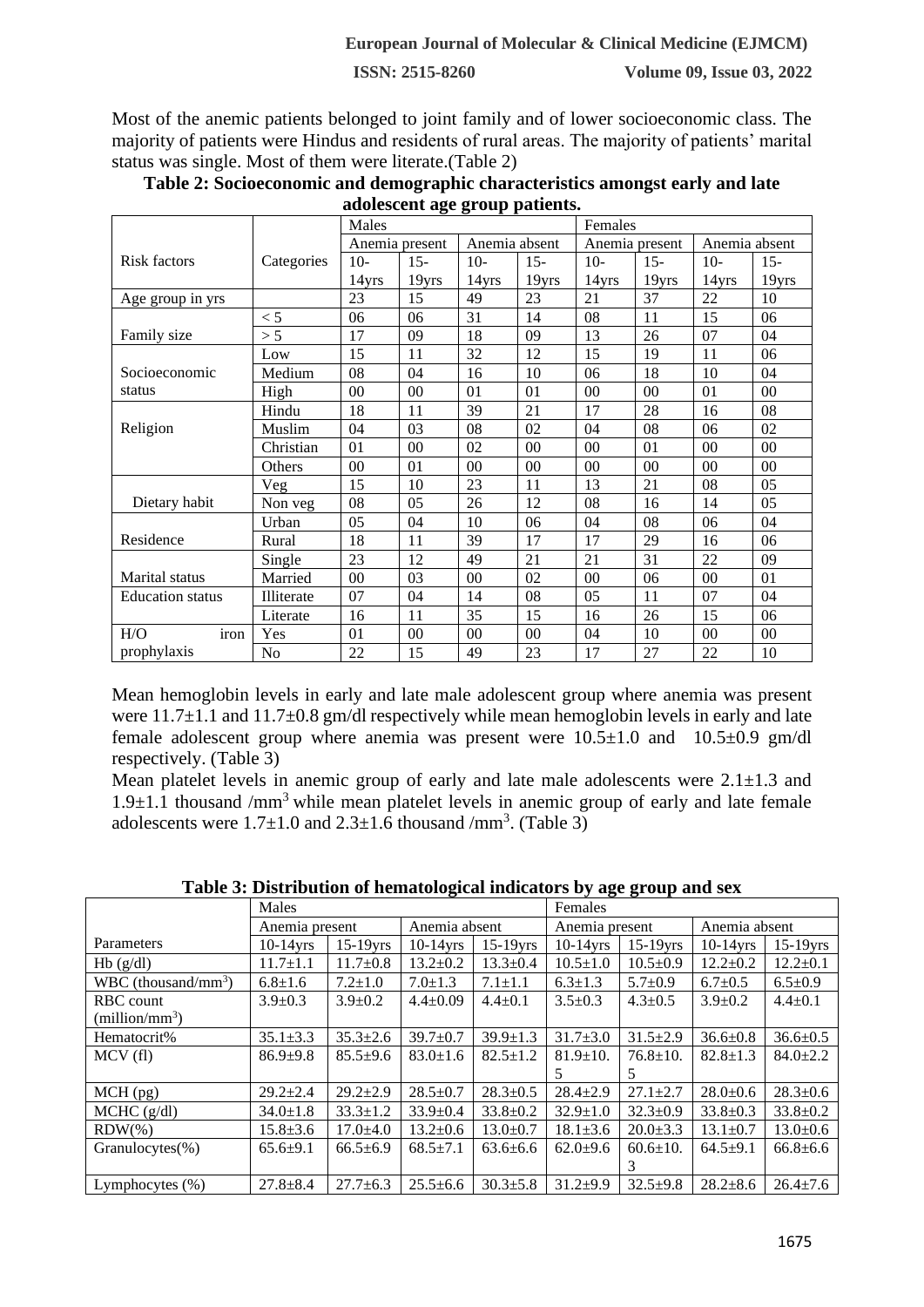### **European Journal of Molecular & Clinical Medicine (EJMCM)**

**ISSN: 2515-8260 Volume 09, Issue 03, 2022**

| Monocytes $(\% )$                  | 6.5 $\pm1.8$ | $5.7 \pm 1.7$ | $5.9 \pm 1.7$ | $5.9 \pm 1.8$ | 7±1.± | $6.7 \pm 1.9$ | $7.2 \pm 1.8$ | $6.8 \pm 1.8$ |
|------------------------------------|--------------|---------------|---------------|---------------|-------|---------------|---------------|---------------|
| Thrombocytes                       |              | $Q+1$         | $1.4 \pm 0.1$ | $1.5{\pm}0.1$ | ÷     | $2.3 \pm 1.6$ | .4 $\pm$ 0.1  | $\perp$       |
| $count$ (thousand/mm <sup>3)</sup> |              |               |               |               |       |               |               |               |

## **Table 4: Classification of anemia on the basis of morphological assessment**

|                         | Males       |             | Females     |             |  |
|-------------------------|-------------|-------------|-------------|-------------|--|
| Type of anemia          | $10-14$ yrs | $15-19$ yrs | $10-14$ yrs | $15-19$ yrs |  |
| Normocytic normochromic | 12          | 08          | 05          | 03          |  |
| Microcytic hypochromic  | 05          | 03          | 10          | 28          |  |
| Macrocytic normochromic | 02          | 02          | 00          |             |  |
| Dimorphic               | 04          | 02          | 06          | 05          |  |

Majority of male patients showed normocytic normochromic blood picture on morphological assessment whereas majority of female patients had microcytic hypochromic blood picture. (Table 4)

#### **Discussion:**

Anemia is defined and adjusted for age as haemoglobin concentrations  $\langle 11.5 \text{ g/d} \rangle$  among adolescents 10–11 years old and < 12.0 g/dl among adolescents of 12–14 years old according to WHO.<sup>9</sup> In terms of severity, mild anemia was defined as a hemoglobin concentration between 11.0 and 11.4 g/dl among adolescents aged 10–11 years and between 11.0 and 11.9 g/dl among adolescents aged 12–14 years. Moderate and severe anemia was defined by a hemoglobin concentration of between 8.0 and 10.9 g/dl and lower than 8.0 g/dl, respectively.

Anaemia is the major public health problem among adolescent girls of age 10-19 years. The reason for high incidence of anaemia among the adolescent girls are increased requirement during growth spurt, menstrual loss, low intake of iron rich food, erratic eating habits.

Majority of the patients who were anemic belonged to rural background and this was consistent with the studies done by Koushik et al.(2014) and Manjula et al.(2014).<sup>10,11</sup>

In the present study overall prevalence of anaemia among the study subjects was found to be 40.9 %. A study conducted among undergraduate students of government medical college, Kottayam revealed that the prevalence of anaemia was 19.13%.<sup>11</sup> Another study which was conducted among tribal women in Wayanad district shown that the prevalence of anaemia was found to be  $96.5\%$ .<sup>12</sup> Under-nutrition among tribal women was the major cause identified from that study. In an another study conducted in Tamilnadu showed the prevalence of anaemia among 10-15 year old adolescent girls were found to be 58.4%.<sup>13</sup> Another study conducted in Andhra Pradesh showed the prevalence of anaemia among adolescent girls was 77.33%.<sup>10</sup>

In the present study, prevalence of mild and moderate anaemia was almost similar, each comprising of 39.1% and 39 % respectively whereas 3.1% cases had severe anaemia. In a study which was conducted in Wayanad district prevalence of mild anaemia was 30.5%, that of moderate anaemia was 55.9% and that of severe was 10.1%.<sup>12</sup> Similar results were obtained in a study conducted among adolescent girls in Andhra Pradesh with prevalence of mild anaemia was 28.7%, that of moderate anaemia 39.33% and that of severe anaemia 9.33%.<sup>10</sup>

Even though most of the study showed that male adolescents had normocytic normochromic anaemia, the mean values of PCV, MCV, MCH and MCHC were significantly lower among anaemic subjects compared to normal subjects. This finding was in agreement with study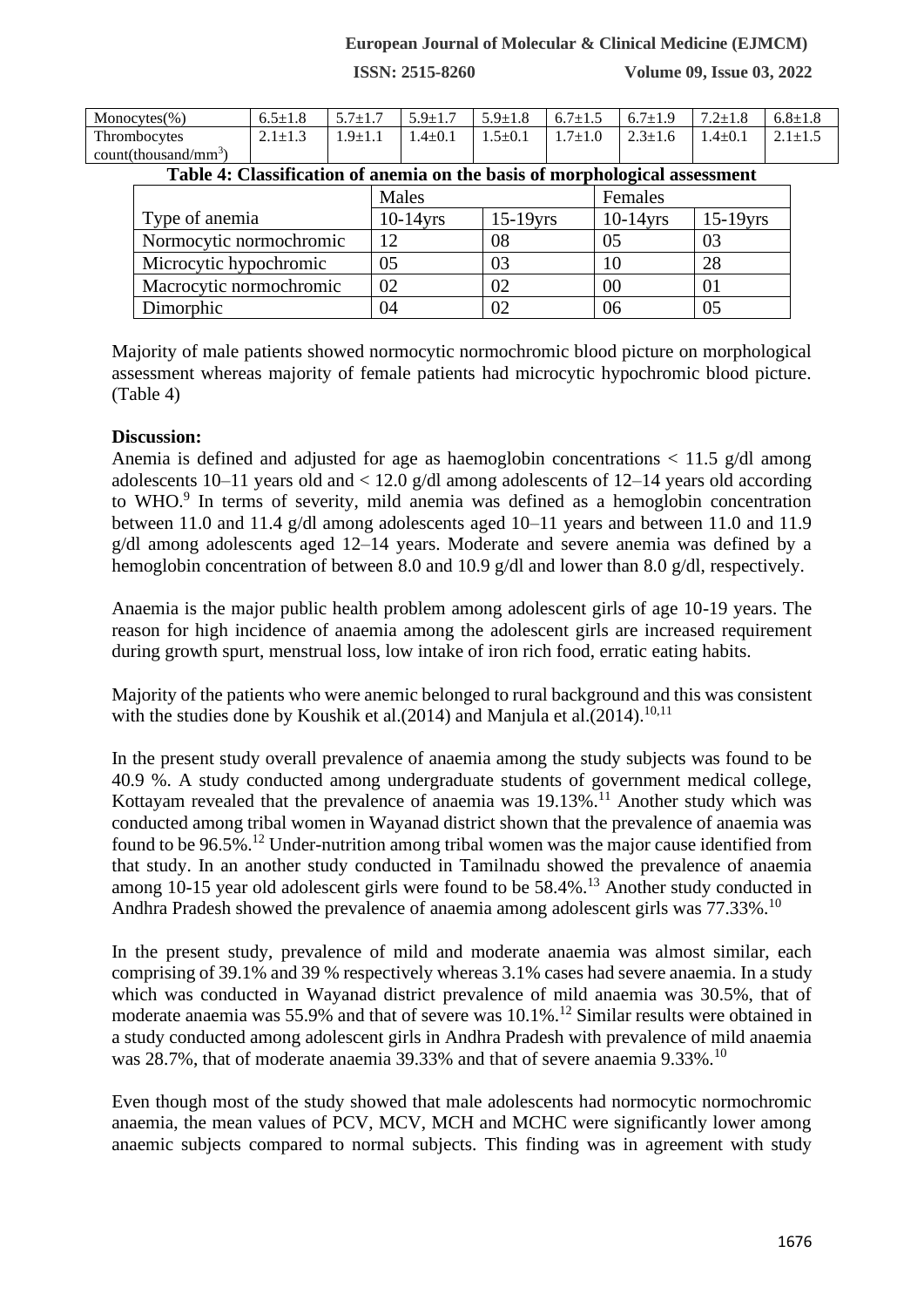conducted by Manjula et al.<sup>11</sup> As iron deficiency progresses the cells become more microcytic with marked fall in MCV, MCH and MCHC.<sup>11</sup>

In the present study prevalence of anaemia was more in low socio-economic category comprisisng 41.2% and 18.2% among medium socioeconomioc group. Most of the studies conducted in various parts of India showed the high prevalence in lower socio-economic category compared to upper categories similar to our study.<sup>14</sup> Prevalence of anemia was higher in those where their number of family members were more than 5 and this was supported by a study done by Siva et al. covering adolescent girls of Kerela. It might be due to poor health hygiene, overcrowding and poor nutrition.<sup>15</sup>

A significant association between anaemia and factors like personal hygiene (hand hygiene and footwear usage) and worm infestation shows the area needed to be focused among adolescent girls. A programme focusing on improving personal hygiene and periodical deworming is needed for them. Those adolescents who had no history of iron prophylaxis showed higher prevalence of anemia as compared to those who did not have any iron prophylaxis and this finding was consistent with that of Siva et al.<sup>15</sup>

The prevalence of anemia were 2 times higher among adolescents who had menstrual bleeding more than 5 days as compared with adolescents girls with menstrual bleeding less than or equal to 5 days.<sup>16</sup> This finding was consistent with the study result reported in the Tang ail region of Bangladesh, central Kerala, India, Nepal, and locally Bahirdar, northwest Ethiopia. 15,17, 18,19 It might be due to the fact that with an increased duration of menstruation, there will be a high chance of more blood loss that can lead to anemia.

## **Conclusion:**

In this study, the prevalence of anemia was a moderate public health problem. Factors associated with anemia were low socioeconomic status, rural background, larger family size, poor dietary habits and personal hygiene. As the prevalence of anemia is higher in this part of the country , government should effectively focus on implementation of anemia control programme with special emphasis on this age group.

# **References :-**

- 1. Kassebaum NJ, Jasrasaria R, Naghavi M, Wulf SK, Johns N, Lozano R, et al. A systematic analysis of global anemia burden from 1990 to 2010. Blood. 2014;123(5):615–24.
- 2. World Health Organisation, "Programming for adolescent health and development," Report of a WHO/UNFPA/UNICEF Study Group on Programming for Adolescent Health, WHO, Geneva, Switzerland, 1999.
- 3. Fuhrmann D, Knoll LJ, Blakemore S. Adolescence as a sensitive period of brain development. Trends Cogn Sci. 2015;19(10):558–66
- 4. Pivina L, Semenova Y, Doşa MD, Dauletyarova M, Bjørklund G. Iron deficiency, cognitive functions, and neurobehavioral disorders in children. J Mol Neurosci. 2019;68(1):1–10. Available from: http://rchiips.org  $\rightarrow$  nfhs  $\rightarrow$  factsheet NFHS-5 [Last accessed on 2022] March 13].
- 5. Sekhar DL, Murray-Kolb LE, Kunselman AR, Weisman CS, Paul IM. Differences in risk factors for anemia between adolescent and adult women. J Women's Health. 2016;25(5):505–13.
- 6. Engidaw MT, Wassie MM, Teferra AS. Anemia and associated factors among adolescent girls living in aw-Barre refugee camp, Somali regional state, Southeast Ethiopia. PLoS One. 2018;13(10):e205381.